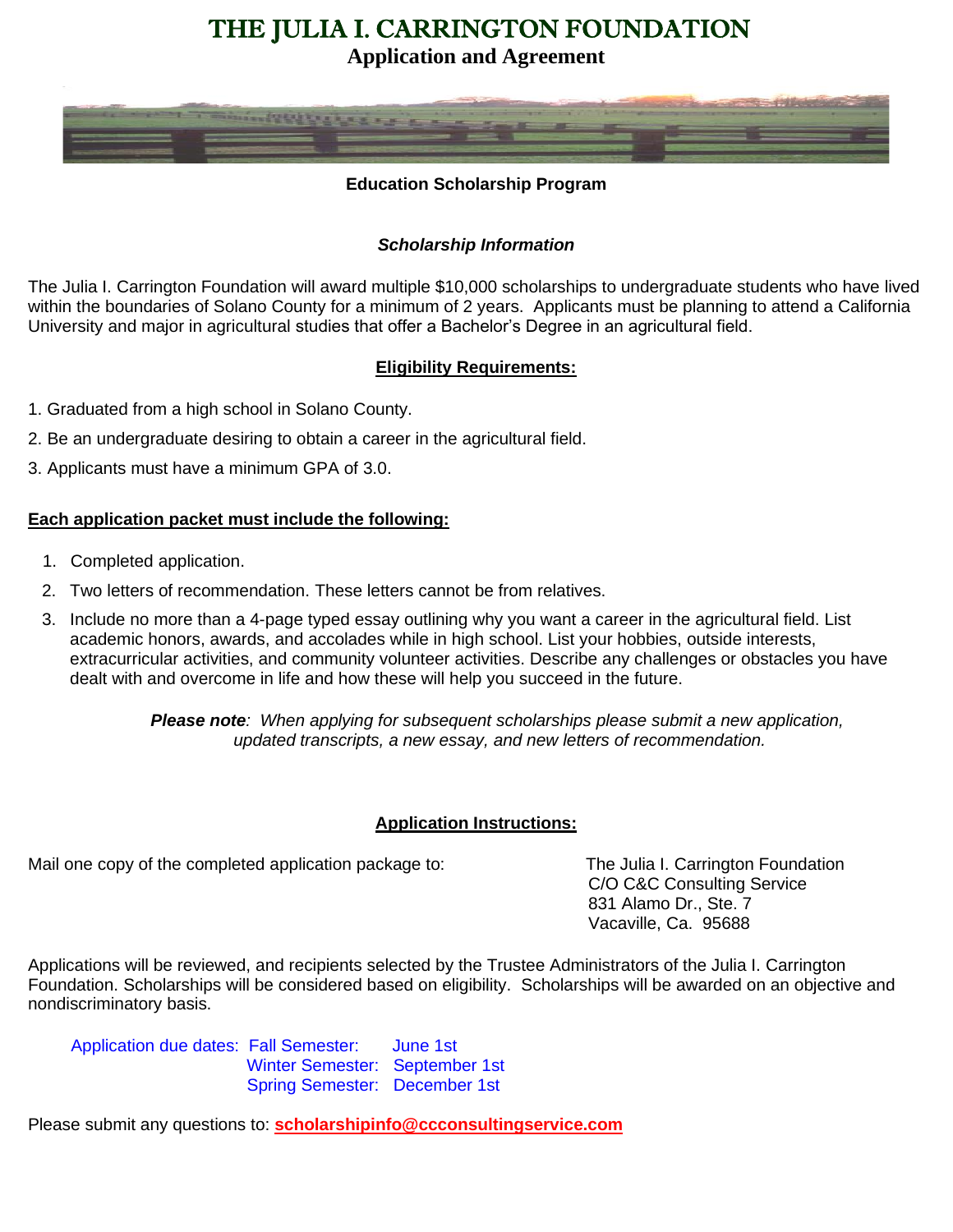# THE JULIA I. CARRINGTON FOUNDATION

# **Application and Agreement**

## **SCHOLARSHIP APPLICATION INFORMATION**

| Academic year for which you are seeking scholarship: |                                                                                                                                         |                       |             |              |  |  |
|------------------------------------------------------|-----------------------------------------------------------------------------------------------------------------------------------------|-----------------------|-------------|--------------|--|--|
| 1                                                    | Name:                                                                                                                                   | <b>Birthdate</b>      |             |              |  |  |
| $\overline{2}$                                       | Address                                                                                                                                 |                       |             |              |  |  |
|                                                      | City:<br>Street:                                                                                                                        |                       | State:      | Zip:         |  |  |
| 3                                                    | Daytime Telephone Number: (                                                                                                             | <b>Email Address:</b> |             |              |  |  |
| $\overline{4}$                                       | Name & address of parent(s) or legal guardian(s):                                                                                       |                       |             |              |  |  |
|                                                      | Home phone of parents or legal guardians:                                                                                               |                       | Work phone: |              |  |  |
| 5                                                    | Name of High School attended:                                                                                                           | Year Graduated:       |             |              |  |  |
| 6                                                    | Cumulative Grade Point Average (GPA) _________ (On a 4.0 scale)<br>Attach proof of GPA. Your most recent school transcript is required. |                       |             |              |  |  |
| 7                                                    | Which college do you plan to attend:                                                                                                    |                       | Student ID# |              |  |  |
|                                                      | Are you receiving any current grants or scholarships? (Please list)                                                                     |                       |             |              |  |  |
| 8                                                    | The Major and/or degree you are seeking:                                                                                                |                       |             |              |  |  |
| 9                                                    | Provide three non-family references:                                                                                                    |                       |             |              |  |  |
|                                                      | Name<br>1)                                                                                                                              | Relationship          |             | Phone number |  |  |
|                                                      | 2)                                                                                                                                      |                       |             |              |  |  |
|                                                      | 3)                                                                                                                                      |                       |             |              |  |  |
|                                                      |                                                                                                                                         |                       |             |              |  |  |

## **Acknowledgment and Agreement**

### **I acknowledge and agree that:**

 **1)** Scholarship funds are to be used to attend the designated University. In all cases, scholarship funds will be paid directly to the University, on the applicant's behalf.

 **2)** Applications will be evaluated based on information provided by the applicant. Incomplete applications may not be considered.

 **3**) I authorize the Foundation Trustees to investigate my academic record and authorize the schools for the transcripts I have provided to release information to the Trustees.

 **4**) All information contained in this application and the attached supporting documentation is true and complete to the best of my knowledge.